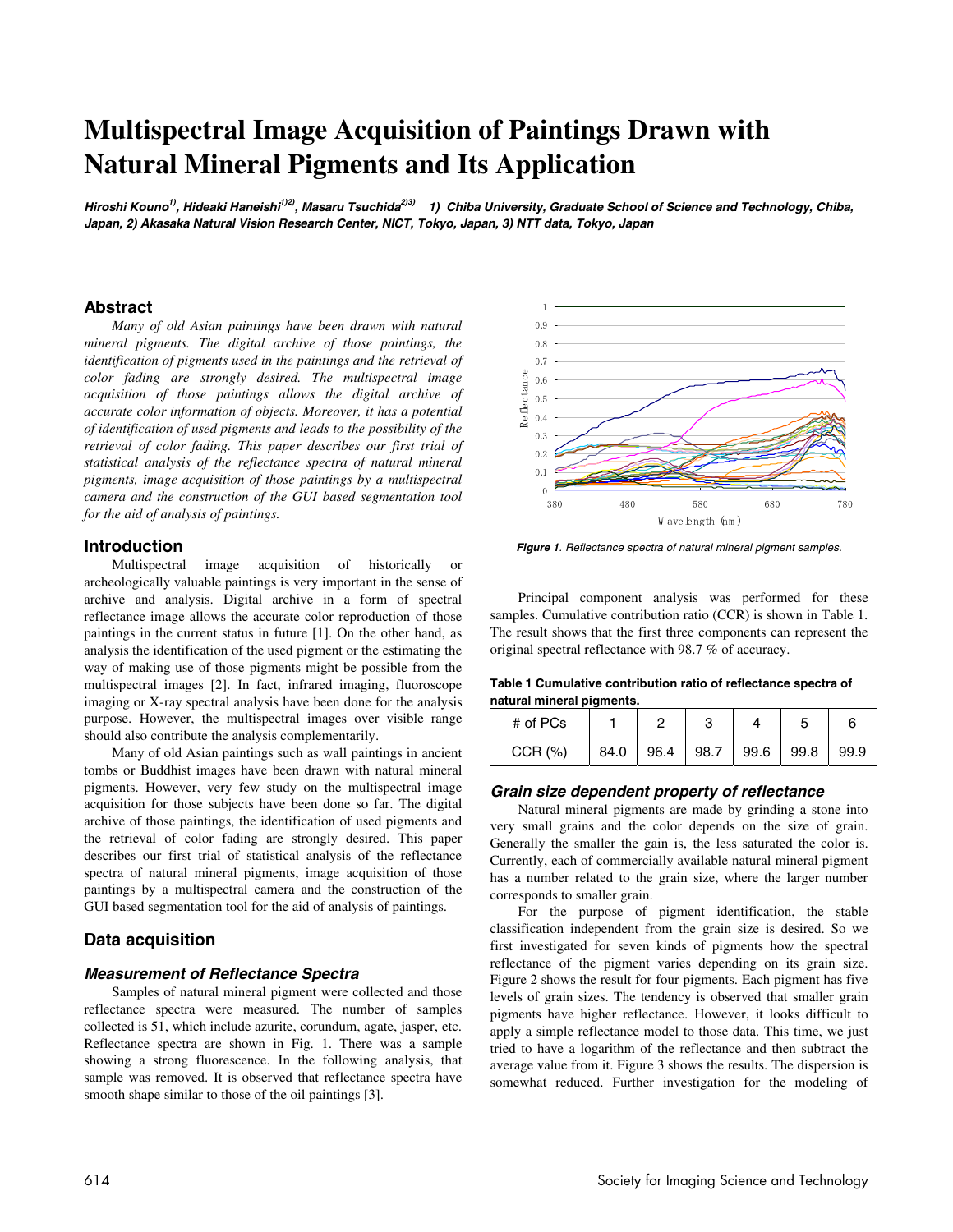reflectance and development of proper normalization based on it are required.



**Figure 3**. Normalized reflectance spectra of natural mineral pigments.

#### **Multispectral Image Acquisition**

Multispectral image acquisition for some paintings of Buddha was performed with a 16-band camera developed by the Natural Vision project. Figure 4 shows the image acquisition experiment.



**Figure 4**. Multispectral image acquisition experiment using a 16-band camera.

## **Segmentation**

### **RGB-based vs. Multispectrum-based segmentation**

In this subsection, the effectiveness of the multispectrum based segmentation is demonstrated. The multispectral image of Buddha was clustered into 48 groups in this calculation. RGB color images were generated from the 16 band images and then the same clustering technique was applied to the image. Figure 5 shows reflectance spectra of 12 clusters among 48 clusters. The top and the bottom in the figure represent the RGB based clustering and the multispectrum based clustering result, respectively. This figure clearly shows that each cluster by the multispectral image generally has narrower distribution than the corresponding RGB based cluster. This means that reflectance spectra clustered by multiband images are more similar each other. This property is more suitable for the analysis.



**Figure 5.** Comparison of clustering performance between RGB and multispectral images. Multispectrumbased clustering result

#### **GUI based segmentation tool**

We devised a processing flow for segmentation based on spectral reflectance. The flow is shown in Fig. 6. From the originally captured multispectral images, spectral reflectance was estimated pixel-by-pixel using Wiener estimation. The estimated reflectance is then compressed to a smaller dimension subspace using a few principal components. In this case, we used three principal components. For clustering, two-step technique was used [4]. At the first step, the K-means method was used to determine 100 clusters from the original image. This method is appropriate in clustering a large number of data in a relatively small